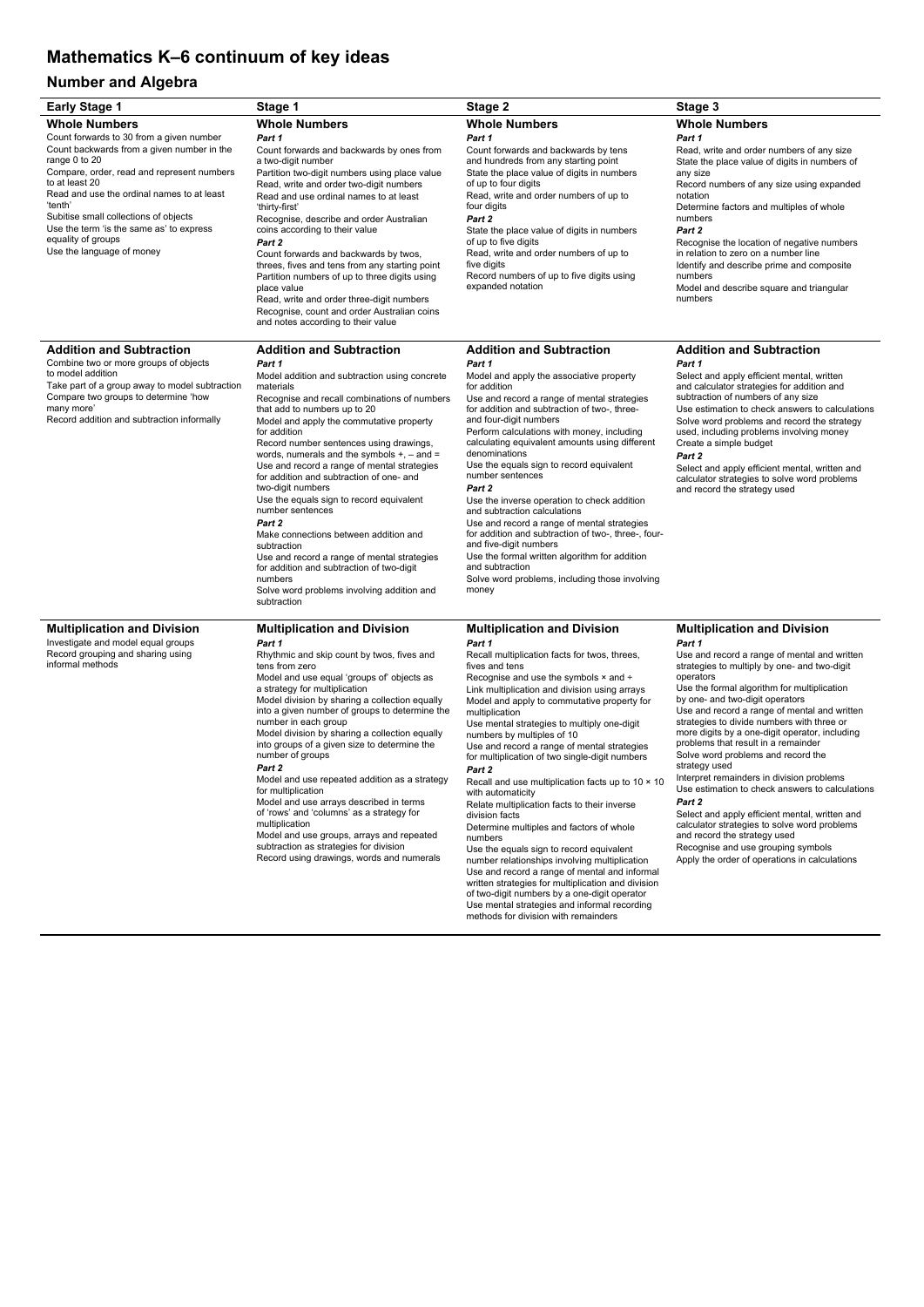| <b>Early Stage 1</b>                                                                                                                                                 | Stage 1                                                                                                                                                                                                                                                                                                                                                                                   | <b>Stage 2</b>                                                                                                                                                                                                                                                                                                                                                                                                                                                                                                                                                                                                                                                            | Stage 3                                                                                                                                                                                                                                                                                                                                                                                                                                                                                                                                                                                                                                                                                                                                                                                                                                                                                                                                                                                                                                                                                                                                                                                                                                                                                                                                                                                                                                                                                                                                            |
|----------------------------------------------------------------------------------------------------------------------------------------------------------------------|-------------------------------------------------------------------------------------------------------------------------------------------------------------------------------------------------------------------------------------------------------------------------------------------------------------------------------------------------------------------------------------------|---------------------------------------------------------------------------------------------------------------------------------------------------------------------------------------------------------------------------------------------------------------------------------------------------------------------------------------------------------------------------------------------------------------------------------------------------------------------------------------------------------------------------------------------------------------------------------------------------------------------------------------------------------------------------|----------------------------------------------------------------------------------------------------------------------------------------------------------------------------------------------------------------------------------------------------------------------------------------------------------------------------------------------------------------------------------------------------------------------------------------------------------------------------------------------------------------------------------------------------------------------------------------------------------------------------------------------------------------------------------------------------------------------------------------------------------------------------------------------------------------------------------------------------------------------------------------------------------------------------------------------------------------------------------------------------------------------------------------------------------------------------------------------------------------------------------------------------------------------------------------------------------------------------------------------------------------------------------------------------------------------------------------------------------------------------------------------------------------------------------------------------------------------------------------------------------------------------------------------------|
| <b>Fractions and Decimals</b><br>Establish the concept of one-half<br>Record halves of objects using drawings                                                        | <b>Fractions and Decimals</b><br>Part 1<br>Recognise, describe and represent one-half as<br>one of two equal parts of whole objects, shapes<br>and collections<br>Use fraction notation $\frac{1}{2}$<br>Part 2<br>Recognise, describe and represent halves.<br>quarters and eighths of whole objects, shapes<br>and collections<br>Use fraction notation $\frac{1}{4}$ and $\frac{1}{8}$ | <b>Fractions and Decimals</b><br>Part 1<br>Model and represent fractions with<br>denominators 2, 3, 4, 5 and 8<br>Count by halves, quarters and thirds, including<br>with mixed numerals<br>Represent fractions on number lines, including<br>number lines that extend beyond 1<br>Part 2<br>Model and find equivalence between fractions<br>with denominators 2, 4 and 8; 3 and 6; and<br>5, 10 and 100<br>Apply the place value system to represent<br>tenths and hundredths as decimals<br>Make connections between fraction and<br>decimal notation<br>Model, compare and represent decimals with<br>one and two decimal places<br>Represent decimals on number lines | <b>Fractions and Decimals</b><br>Part 1<br>Compare and order unit fractions with<br>denominators 2, 3, 4, 5, 6, 8, 10, 12 and 100<br>Express mixed numerals as improper fractions<br>and vice versa<br>Model and represent strategies to add and<br>subtract fractions with the same denominator<br>Apply the place value system to represent<br>thousandths as decimals<br>Compare, order and represent decimals with<br>up to three decimal places<br>Part 2<br>Represent, compare and order fractions with<br>denominators 2, 3, 4, 5, 6, 8, 10, 12 and 100<br>Determine, generate and record equivalent<br>fractions<br>Write fractions in their 'simplest form'<br>Add and subtract fractions, included<br>mixed numerals, with the same or related<br>denominators<br>Multiply fractions by whole numbers<br>Find a simple fraction of a quantity<br>Use mental, written and calculator strategies<br>to add and subtract decimals with up to three<br>decimal places<br>Use mental, written and calculator strategies<br>to multiply decimals by one- and two-digit whole<br>numbers<br>Use mental, written and calculator strategies<br>to divide decimals by one-digit whole numbers<br>Multiply and divide decimals by 10, 100<br>and 1000<br>Solve word problems involving fractions and<br>decimals, including money problems<br>Make connections between equivalent<br>percentages, fractions and decimals<br>Use mental, written and calculator strategies<br>to calculate 10%, 25% and 50% of quantities,<br>including as discounts |
| <b>Patterns and Algebra</b><br>Sort and classify objects into groups<br>Recognise, copy, continue, create and describe<br>repeating patterns of objects and drawings | <b>Patterns and Algebra</b><br>Part 1<br>Recognise, copy, continue, create and describe<br>increasing and decreasing number patterns<br>Recognise, copy, create, continue and describe<br>repeating patterns of objects or symbols<br>Model and describe odd and even numbers                                                                                                             | <b>Patterns and Algebra</b><br>Part 1<br>Identify, continue, create, describe and record<br>increasing and decreasing number patterns<br>Identify odd and even numbers of up to<br>four digits<br>Part 2                                                                                                                                                                                                                                                                                                                                                                                                                                                                  | <b>Patterns and Algebra</b><br>Part 1<br>Identify, continue create and describe<br>increasing and decreasing number patterns<br>with fractions, decimals and whole numbers<br>Find missing numbers in number sentences<br>involving multiplication or division on one or                                                                                                                                                                                                                                                                                                                                                                                                                                                                                                                                                                                                                                                                                                                                                                                                                                                                                                                                                                                                                                                                                                                                                                                                                                                                           |
|                                                                                                                                                                      | Part 2<br>Describe patterns with numbers and identify<br>missing elements<br>Find missing numbers in number sentences<br>involving one operation of addition or                                                                                                                                                                                                                           | Find missing numbers in number sentences<br>involving addition or subtraction on one or both<br>sides of the equals sign<br>Investigate and use the properties of odd<br>and even numbers                                                                                                                                                                                                                                                                                                                                                                                                                                                                                 | both sides of the equals sign<br>Part 2<br>Continue, create, record and describe<br>geometric and number patterns in words<br>Determine the rule for geometric and number                                                                                                                                                                                                                                                                                                                                                                                                                                                                                                                                                                                                                                                                                                                                                                                                                                                                                                                                                                                                                                                                                                                                                                                                                                                                                                                                                                          |

nvolving on<br>subtraction

Recognise, continue and describe number patterns resulting from performing multiplication Find missing numbers in number sentences involving one operation of multiplication or division

Determine the rule for geometric and number patterns in words and use the rule to calculate values

Locate and record the coordinates of points in all four quadrants of the Cartesian plane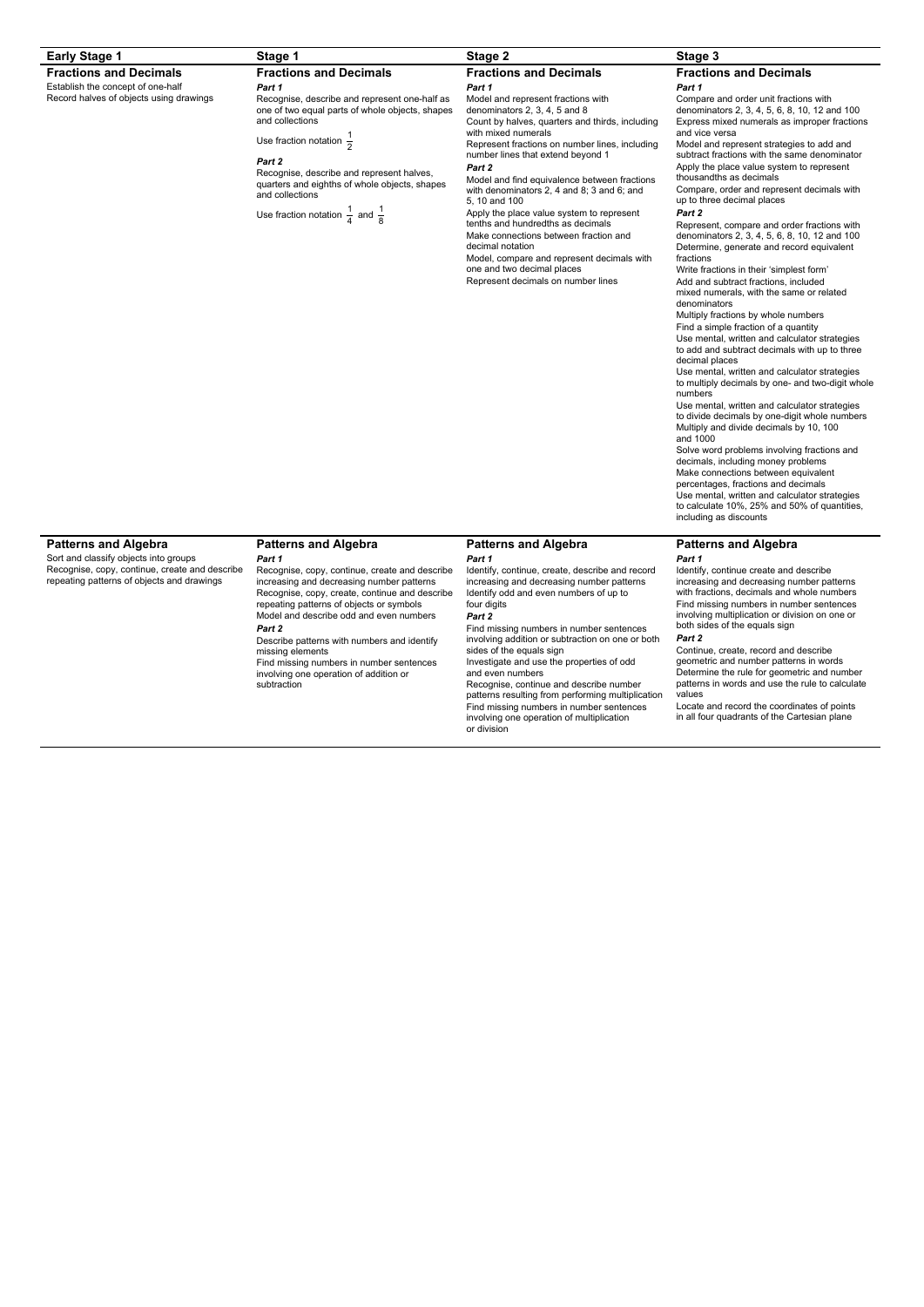## **Measurement and Geometry**

| <b>Early Stage 1</b>                                                                                                                                                                                                                                                                                                                                                                                                                          | Stage 1                                                                                                                                                                                                                                                                                                                                                                                                                                                                                | Stage 2                                                                                                                                                                                                                                                                                                                                                                                                                                                                                                                                                                                                                  | Stage 3                                                                                                                                                                                                                                                                                                                                                                                                                                                                                                                                        |
|-----------------------------------------------------------------------------------------------------------------------------------------------------------------------------------------------------------------------------------------------------------------------------------------------------------------------------------------------------------------------------------------------------------------------------------------------|----------------------------------------------------------------------------------------------------------------------------------------------------------------------------------------------------------------------------------------------------------------------------------------------------------------------------------------------------------------------------------------------------------------------------------------------------------------------------------------|--------------------------------------------------------------------------------------------------------------------------------------------------------------------------------------------------------------------------------------------------------------------------------------------------------------------------------------------------------------------------------------------------------------------------------------------------------------------------------------------------------------------------------------------------------------------------------------------------------------------------|------------------------------------------------------------------------------------------------------------------------------------------------------------------------------------------------------------------------------------------------------------------------------------------------------------------------------------------------------------------------------------------------------------------------------------------------------------------------------------------------------------------------------------------------|
| Length<br>Identify the attribute of 'length' as a measure<br>of an object from end to end<br>Describe length and distance using everyday<br>language, including comparatives<br>Compare lengths using direct comparison<br>Record comparisons of length informally                                                                                                                                                                            | Length<br>Part 1<br>Use uniform informal units to measure, compare<br>and estimate lengths<br>Part 2<br>Record lengths by referring to the number<br>and type of uniform informal unit used<br>Compare and order shapes/objects based on<br>length measured using uniform informal units<br>Recognise the need for formal units to measure<br>length<br>Use metres and centimetres to measure and<br>estimate lengths and distances<br>Record lengths using the abbreviations m and cm | Length<br>Part 1<br>Use metres, centimetres and millimetres to<br>measure, compare, order and estimate lengths<br>Record lengths using the abbreviations<br>m, cm and mm<br>Part 2<br>Select and use appropriate scaled instruments<br>and units to measure and compare lengths<br>Estimate and measure perimeters of<br>two-dimensional shapes<br>Convert between metres, centimetres and<br>millimetres<br>Record lengths and distances using decimal<br>notation to two decimal places<br>Use a scaled instrument to measure and<br>compare temperatures<br>Record temperatures using the symbol for<br>degrees $(°)$ | Length<br>Part 1<br>Use the kilometre to measure lengths and<br>distances<br>Select and use appropriate instruments and<br>units to measure lengths<br>Record lengths and distances using the<br>abbreviations km, m, cm and mm<br>Find perimeters of common two-dimensional<br>shapes and record the strategy<br>Part 2<br>Record lengths and distances using decimal<br>notation to three decimal places<br>Convert between kilometres, metres, centimetres<br>and millimetres<br>Solve problems involving length and perimeter              |
| Area<br>Identify the attribute of 'area' as a measure<br>of the amount of surface<br>Describe area using everyday language,<br>including comparatives<br>Compare areas using direct comparison<br>Record comparisons of area informally                                                                                                                                                                                                       | Area<br>Part 1<br>Use uniform informal units to measure and<br>estimate areas<br>Record areas by referring to the number and<br>type of uniform informal unit used<br>Part 2<br>Compare and order surfaces based on area<br>measured using uniform informal units                                                                                                                                                                                                                      | Area<br>Part 1<br>Recognise the need for formal units to<br>measure area<br>Use square centimetres and square<br>metres to measure and estimate rectangular<br>(and square) areas<br>Record lengths using the abbreviations $cm2$<br>and $m2$<br>Part 2<br>Measure and compare the areas of regular<br>and irregular shapes using a square-centimetre<br>grid<br>Compare areas measured in square centimetres<br>and square metres                                                                                                                                                                                       | <b>Area</b><br>Part 1<br>Recognise the need for square kilometres and<br>hectares to measure area<br>Record areas using the abbreviations km <sup>2</sup> and ha<br>Develop a strategy to find areas of rectangles<br>(including squares) and record the strategy<br>in words<br>Part 2<br>Develop a strategy to find areas of triangles and<br>record the strategy in words<br>Solve problems involving areas of rectangles<br>(including squares) and triangles                                                                              |
| <b>Volume and Capacity</b><br>Identify the attribute of 'capacity' as a measure<br>of the amount of substance a container can hold<br>Identify the attribute of 'volume' as a measure of<br>the amount of space an object occupies<br>Describe capacity and volume using everyday<br>language, including comparatives<br>Compare volumes and capacities using direct<br>comparison<br>Record comparisons of capacity and volume<br>informally | <b>Volume and Capacity</b><br>Part 1<br>Use uniform informal units to measure, compare<br>and estimate capacities<br>Use uniform informal units to measure and<br>estimate volumes<br>Record capacities and volumes by referring<br>to the number and type of uniform informal<br>unit used<br>Part 2<br>Compare and order objects based on<br>capacity and volume measured using<br>uniform informal units                                                                            | <b>Volume and Capacity</b><br>Part 1<br>Recognise the need for formal units to measure<br>capacity and volume<br>Use litres to measure, compare and estimate<br>capacities and volumes<br>Use cubic centimetres to measure and compare<br>volumes<br>Record capacities and volumes using the<br>abbreviations L and cm <sup>3</sup><br>Part 2<br>Use litres and millilitres to measure, compare<br>and estimate capacities and volumes<br>Record capacities and volumes using the<br>abbreviations L and mL<br>Convert between litres and millilitres<br>Compare volumes of objects by submerging<br>each in water       | <b>Volume and Capacity</b><br>Part 1<br>Use cubic centimetres and cubic metres to<br>measure and estimate volumes<br>Select and use appropriate units to measure<br>volume<br>Record volumes using the abbreviations<br>$cm3$ and $m3$<br>Part 2<br>Connect volume and capacity and their units<br>of measurement<br>Record volumes and capacities using decimal<br>notation to three decimal places<br>Convert between millilitres and litres<br>Develop a strategy to find volumes of rectangular<br>prisms and record the strategy in words |
| <b>Mass</b><br>Identify the attribute of 'mass' as a measure<br>of the amount of matter in an object<br>Describe mass using everyday language,<br>including comparatives<br>Compare masses directly by hefting<br>Record comparisons of mass informally                                                                                                                                                                                       | <b>Mass</b><br>Part 1<br>Place objects on either side of a pan balance<br>to obtain a level balance<br>Use a pan balance to compare two objects<br>based on mass<br>Part 2<br>Use uniform informal units to measure, compare<br>and estimate the masses of objects<br>Record masses by referring to the number and<br>type of uniform informal unit used                                                                                                                               | <b>Mass</b><br>Part 1<br>Recognise the need for formal units to<br>measure mass<br>Use kilograms to measure, compare, order<br>and estimate masses<br>Record masses using the abbreviation kg<br>Part 2<br>Use kilograms and grams to measure and<br>compare masses using a scaled instrument<br>Record masses using the abbreviations kg and g                                                                                                                                                                                                                                                                          | <b>Mass</b><br>Part 1<br>Recognise the need for tonnes to measure mass<br>Record masses using the abbreviations t, kg<br>and g<br>Select and use appropriate instruments and units<br>to measure mass<br>Distinguish between 'gross mass' and 'net mass'<br>Solve problems involving mass<br>Part 2<br>Record mass using decimal notation to three<br>decimal places<br>Convert between tonnes, kilograms and grams                                                                                                                            |
| <b>Time</b><br>Compare and order the duration of events using<br>everyday language<br>Sequence events in time<br>Connect days of the week to familiar events<br>and actions<br>Tell time on the hour on digital and analog clocks                                                                                                                                                                                                             | Time<br>Part 1<br>Name and order months and seasons<br>Use a calendar to identify the date and determine<br>the number of days in each month<br>Tell time to the half-hour<br>Part 2<br>Use a calendar to determine duration in months,                                                                                                                                                                                                                                                | <b>Time</b><br>Part 1<br>Recognise the coordinated movements of<br>the hands on a clock<br>Read and record time to the minute, using digital<br>notation and the terms 'past' and 'to'<br>Part 2<br>Convert between seconds, minutes, hours                                                                                                                                                                                                                                                                                                                                                                              | <b>Time</b><br>Part 1<br>Convert between 12- and 24-hour time<br>Determine and compare the duration of events<br>Part 2<br>Interpret and use timetables<br>Draw and interpret timelines using a given scale                                                                                                                                                                                                                                                                                                                                    |

weeks and days

Use informal units to measure and compare the durations of events Experience activities with duration of one hour, Experience activities with duration of one hour,<br>half/quarter of an hour, one minute and a few seconds Tell time to the quarter-hour, using the language of 'past' and 'to'

and days

Use and interpret am and pm notation Read and interpret simple timetables, timelines and calendars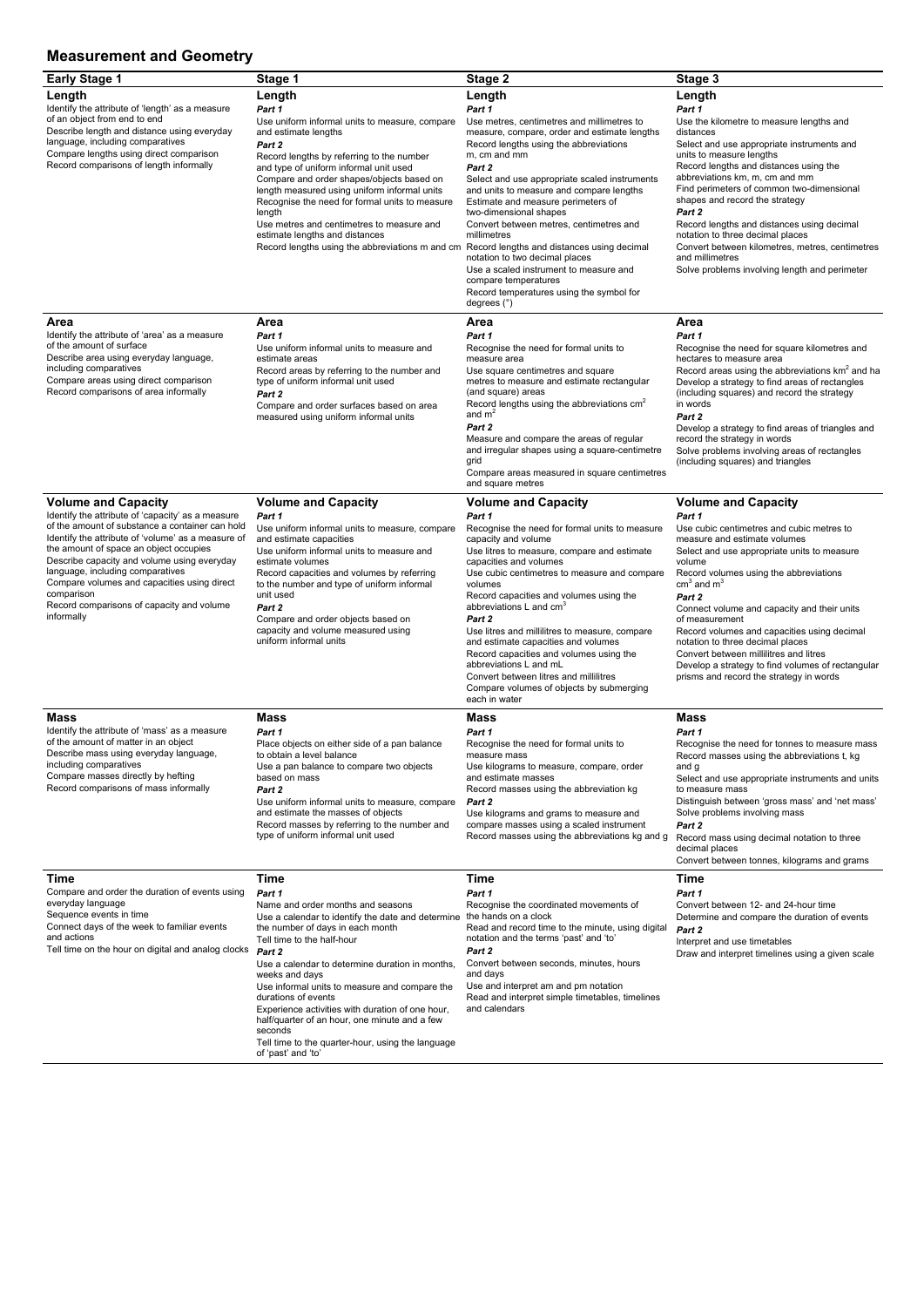| <b>Early Stage 1</b>                                                                                                                                                                                                                                                  | Stage 1                                                                                                                                                                                                                                                                                                                                                                                                                                                                                                                                                                                                                                                                                                                                                                          | Stage 2                                                                                                                                                                                                                                                                                                                                                                                                                                                                                                                                                                                                  | Stage 3                                                                                                                                                                                                                                                                                                                                                                                                                                                                                                                                                                                                                                                                                                                                                                                                                                               |
|-----------------------------------------------------------------------------------------------------------------------------------------------------------------------------------------------------------------------------------------------------------------------|----------------------------------------------------------------------------------------------------------------------------------------------------------------------------------------------------------------------------------------------------------------------------------------------------------------------------------------------------------------------------------------------------------------------------------------------------------------------------------------------------------------------------------------------------------------------------------------------------------------------------------------------------------------------------------------------------------------------------------------------------------------------------------|----------------------------------------------------------------------------------------------------------------------------------------------------------------------------------------------------------------------------------------------------------------------------------------------------------------------------------------------------------------------------------------------------------------------------------------------------------------------------------------------------------------------------------------------------------------------------------------------------------|-------------------------------------------------------------------------------------------------------------------------------------------------------------------------------------------------------------------------------------------------------------------------------------------------------------------------------------------------------------------------------------------------------------------------------------------------------------------------------------------------------------------------------------------------------------------------------------------------------------------------------------------------------------------------------------------------------------------------------------------------------------------------------------------------------------------------------------------------------|
| <b>Three-Dimensional Space</b><br>Describe features of common three-dimensional<br>objects using everyday language<br>Sort and manipulate three-dimensional objects<br>found in the environment                                                                       | <b>Three-Dimensional Space</b><br>Part 1<br>Distinguish between flat and curved surfaces<br>Use the term 'faces' to describe flat surfaces<br>with straight edges<br>Identify cones, cubes, cylinders, spheres and<br>prisms presented in different orientations, in<br>pictures and the environment<br>Recognise that three-dimensional objects look<br>different from different vantage-points<br>Part 2<br>Use the terms 'flat surface', 'curved surface',<br>'face', 'edge' and 'vertex' appropriately to<br>describe three-dimensional objects<br>Recognise faces of three-dimensional objects<br>as two-dimensional shapes<br>Distinguish between three-dimensional objects<br>and two-dimensional shapes<br>Represent three-dimensional objects in models<br>and drawings | <b>Three-Dimensional Space</b><br>Part 1<br>Identify, describe and compare features<br>of prisms, pyramids, cylinders, cones<br>and spheres<br>Make models of three-dimensional objects<br>Create nets from everyday packages<br>Part 2<br>Represent three-dimensional objects in drawings<br>showing depth<br>Sketch three-dimensional objects from<br>different views<br>Interpret and make drawings of objects<br>on isometric grid paper                                                                                                                                                             | <b>Three-Dimensional Space</b><br>Part 1<br>Name prisms and pyramids according to the<br>shape of their 'base'<br>Recognise that prisms have a uniform<br>cross-section and pyramids do not<br>Describe and compare properties of prisms and<br>pyramids in terms of their faces, edges and<br>vertices<br>Connect three-dimensional objects with their nets<br>Part 2<br>Construct prisms and pyramids using a variety of<br>materials, and given drawings from different views                                                                                                                                                                                                                                                                                                                                                                      |
| <b>Two-Dimensional Space</b><br>Identify, name and describe circles,<br>squares, triangles and rectangles presented<br>in different orientations, in pictures and the<br>environment<br>Sort, manipulate, make and draw circles,<br>squares, triangles and rectangles | <b>Two-Dimensional Space</b><br>Part 1<br>Identify horizontal, vertical and parallel lines<br>Identify and name triangles, quadrilaterals,<br>pentagons, hexagons and octagons presented<br>in different orientations, in pictures and the<br>environment<br>Use the terms 'side' and 'vertex' to describe and<br>compare two-dimensional shapes<br>Part 2<br>Make and draw two-dimensional shapes in<br>different orientations<br>Identify, perform and record the result of one-step<br>'slides' and 'flips'<br>Make symmetrical designs with a variety<br>of materials<br>Identify, perform, describe and record the result<br>of full, half and quarter 'turns'                                                                                                              | <b>Two-Dimensional Space</b><br>Part 1<br>Identify and name the special quadrilaterals<br>presented in different orientations<br>Identify and describe shapes as 'regular' or<br>'irregular'<br>Describe and compare features of shapes,<br>including the special quadrilaterals<br>Identify and draw lines of symmetry on shapes<br>Part 2<br>Combine common shapes to form other shapes<br>and record the arrangement<br>Split common shapes into other shapes and<br>record the result<br>Use transformations to create and describe<br>symmetrical designs<br>Create and record tessellating designs | <b>Two-Dimensional Space</b><br>Part 1<br>Identify, name and draw right-angled, equilateral,<br>isosceles and scalene triangles<br>Compare and describe side properties of the<br>special quadrilaterals and special triangles<br>Explore angle properties of the special<br>quadrilaterals and special triangles<br>Classify and draw regular and irregular<br>two-dimensional shapes from descriptions<br>of their features<br>Use the terms 'translate', 'reflect' and 'rotate'<br>to describe transformations of shapes<br>Identify line and rotational symmetries<br>Make and compare enlargements of<br>shapes/pictures<br>Part 2<br>Identify, describe, compare and draw diagonals<br>of two-dimensional shapes<br>Identify and name parts of circles<br>Identify, use and describe combinations<br>of translations, reflections and rotations |
|                                                                                                                                                                                                                                                                       |                                                                                                                                                                                                                                                                                                                                                                                                                                                                                                                                                                                                                                                                                                                                                                                  | <b>Angles</b><br>Part 1<br>Identify and describe angles as measures of turn<br>Compare angle sizes in everyday situations<br>Identify 'perpendicular' lines and 'right angles'<br>Part 2<br>Draw and classify angles as acute, obtuse,<br>straight, reflex or a revolution                                                                                                                                                                                                                                                                                                                               | <b>Angles</b><br>Part 1<br>Recognise the need for formal units to measure<br>angles<br>Measure, compare and estimate angles<br>in degrees (up to 360°)<br>Record angle measurements using the symbol<br>for degrees $(°)$<br>Construct angles using a protractor (up to 360°)<br>Describe angle size in degrees for each angle<br>classification<br>Part 2<br>Identify and name angle types formed by the<br>intersection of straight lines, including 'angles on<br>a straight line', 'angles at a point' and 'vertically<br>opposite angles'<br>Use known angle results to find unknown angles<br>in diagrams                                                                                                                                                                                                                                       |
| <b>Position</b><br>Part 1<br>Give and follow simple directions<br>Describe position using everyday language<br>Use the terms 'left' and 'right' to describe position<br>in relation to self                                                                           | <b>Position</b><br>Part 1<br>Give and follow directions to move to familiar<br>locations and to position objects<br>Use the terms 'left' and 'right' to describe position<br>in relation to self and from the perspective of a<br>person facing in the opposite direction<br>Describe a path from one location to another<br>Part 2<br>Interpret simple maps of familiar locations<br>Represent the position of objects in models,<br>photographs and drawings                                                                                                                                                                                                                                                                                                                   | <b>Position</b><br>Part 1<br>Use grid-referenced maps to locate and<br>describe positions and pathways<br>Draw simple maps, with and without a grid<br>Part 2<br>Determine directions N, E, S, W and NE, SE,<br>SW, NW, given one of the directions<br>Interpret legends and directions on maps<br>Use the scale to calculate the distance between<br>two points on maps                                                                                                                                                                                                                                 | <b>Position</b><br>Use grid-referenced maps to locate and describe<br>positions<br>Follow a sequence of directions, including<br>compass directions, to find a particular location<br>on a map<br>Describe routes using landmarks and directional<br>language<br>Note: There is only one part in the Position<br>substrand in Stage 3.                                                                                                                                                                                                                                                                                                                                                                                                                                                                                                                |